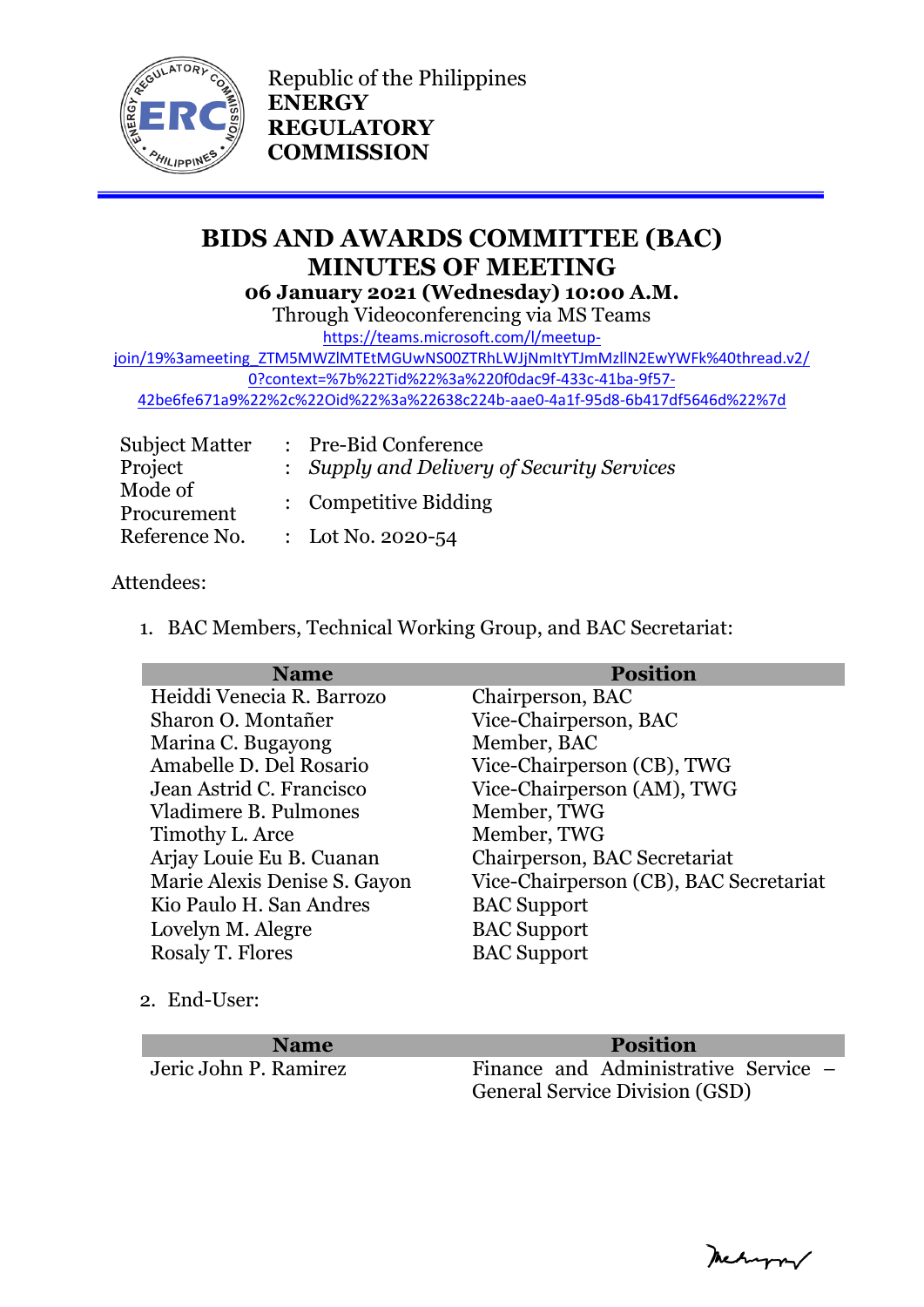3. Prospective Bidders:

| Name         | <b>Company/Organization</b>  |
|--------------|------------------------------|
| Meliza Roque | Right-8 Security Agency Inc. |
| Jeof Alfonso | <b>Best Security</b>         |

### **I. Call to Order**

The Pre-Bid Conference for the *Procurement of Supply and Delivery of Security Services* with an Approved Budget for the Contract (ABC) of Thirteen Million One Hundred Forty-Five Thousand Pesos (PhP13,145,000.00), was called to order at five minutes past ten o'clock in the morning (10:05 A.M.) through videoconferencing via MS Teams, with BAC Chairperson Heiddi Venecia R. Barrozo as the presiding officer.

### **II. Determination of Quorum**

The BAC Secretariat Chairperson, Atty. Arjay Louie Eu B. Cuanan, confirmed the presence of a quorum with the attendance of BAC Chairperson Barrozo, and BAC Members Director Sharon O. Montañer and Atty. Marina C. Bugayong.

After having established the required quorum, BAC Secretariat Chairperson Cuanan likewise acknowledged the presence of the Technical Working Group (TWG), BAC Secretariat and support staff, as well as the representative from the end-user. Invitations to observe the Pre-Bid Conference were sent to Bishops-Businessmen's Conference for Human Development (BBC), Commission on Audit (COA), Philippine Chamber of Commerce and Industry (PCCI), and Transparency Accountability Network (TAN). However, none of the invited observers attended the pre-bid conference despite such notice.

#### **III. Proceedings**

The BAC Chairperson briefly went over the salient features of the Terms of Reference (TOR) of the project as shown on the screen such as the following: a) contract period; b) approved budget for the contract (ABC); c) scope of the project; and d.) payment of benefits (SSS, Philhealth, ECC, etc.).

Sharon O. Montaner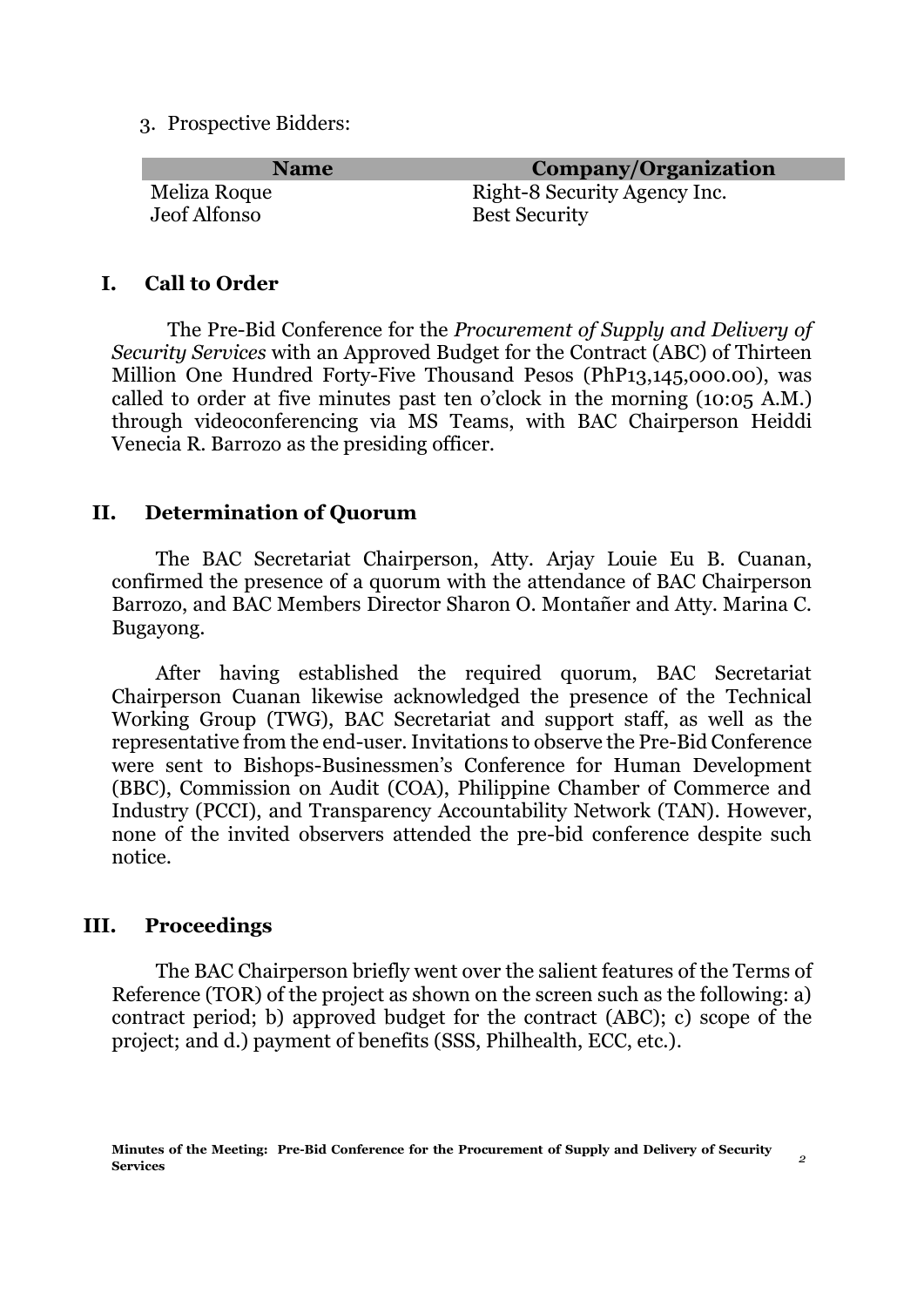# **IV. Question and Answers**

- 1. Mr. Jeof Alfonso from Best Security asked the BAC to confirm the total number of security guards that will be deployed for the project since page twenty-seven (27) of the PBD mentioned "twenty-three (19)". He also asked the number and type of firearms for the project - whether it is .38 caliber or 9mm since it was not expressly indicated in the TOR. He also asked when the trainings should be conducted - before or during their deployment. Lastly, he asked on how they can present their business permits considering that the deadline for submission of the bid is in the month of January and their business permit has already expired.
	- BAC Chairperson Barrozo clarified that the total number of security guards to be deployed is twenty-three (23).
	- Mr. Ramirez from the FAS-GSD answered that the firearms used by the security guards are handguns but with no specific model. As for the number of firearms, he clarified that each security guard should have a a firearm.
	- Mr. Alfonso clarified that only .38 caliber or 9mm are allowed.
	- Mr. Alfonso also added that for the number of firearms, the allowed ratio is 1:2.
	- BAC Chairperson Barrozo inquired from the prospective bidder if the 1:2 ratio he mentioned means that the day shift guards are all issued handguns and the same handguns will be used by their respective relievers (night shift guards). Mr. Alfonso confirmed said statement.
	- BAC Chairperson Barrozo clarified that the security guards must already been trained **before** their deployment.
	- BAC Chairperson Barrozo confirmed that the prospective bidders can provide proof of renewal of their business permits in lieu of the permit itself considering that it is the start of the year.
- 2. Mr. Alfonso sought clarification as to which documents to be submitted must be original and which may be copies/certified true copies. He also asked if possible increases in the SSS and PhilHealth contributions were already factored in the approved budget for the contract. Lastly, he asked when is the date of deployment and whether there will be corresponding

Mechangran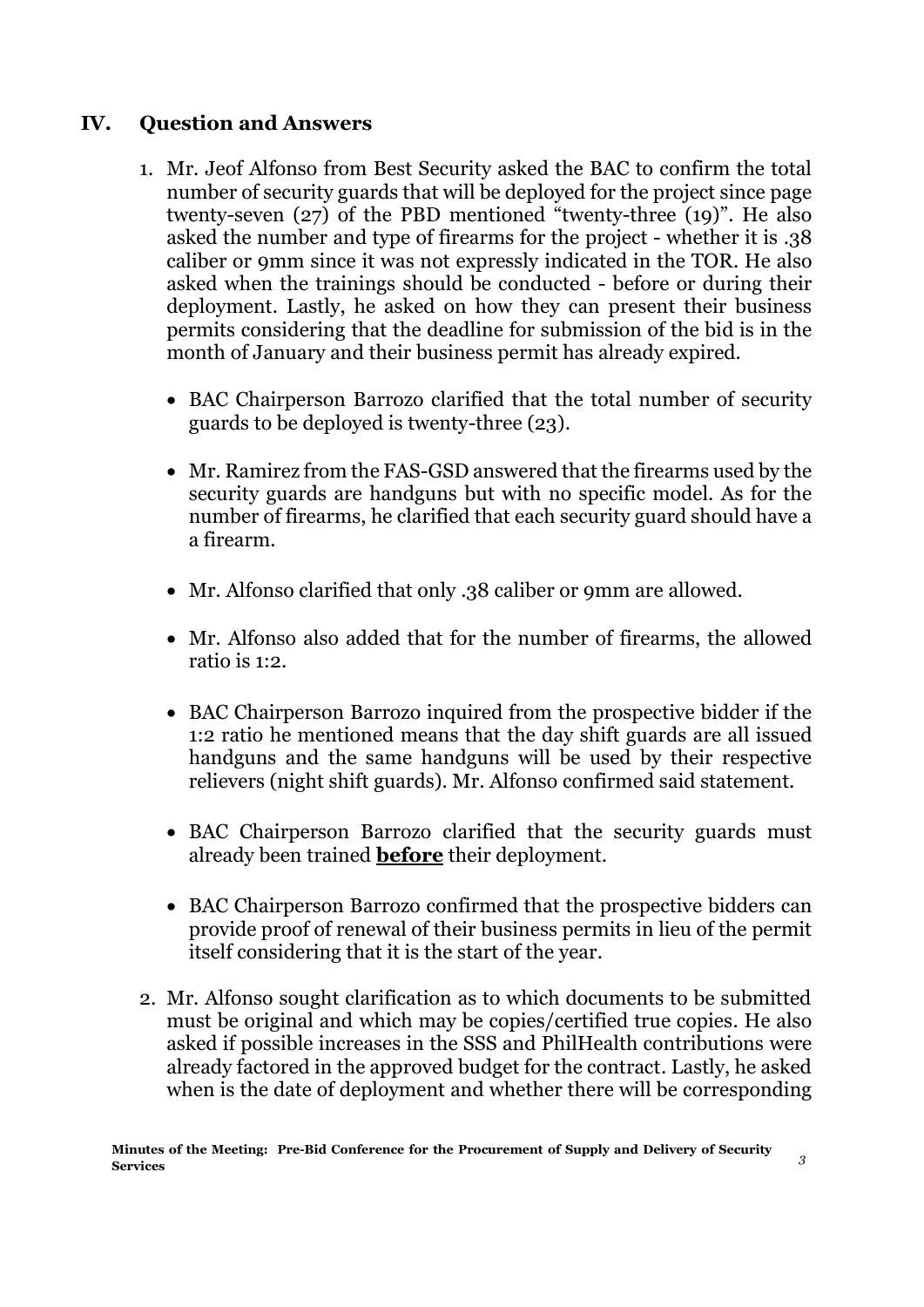adjustment on the contract period in order to complete the twelve (12) months.

- BAC Chairperson Barrozo answered that there are documents that must be submitted in the original form such as those which must be notarized, e.g. the Omnibus Sworn Statement (OSS). As for the other submissions like the licenses, copies or certified true copies are acceptable.
- BAC Chairperson Barrozo cited the news article on the suspension of the implementation of the increase in Philhealth contribution. She clarified that the ABC is inclusive of all charges.
- BAC Vice-Chairperson Sharon O. Montañer added that the question on the possible increase in the SSS and Philhealth contributions shall be addressed in the bid bulletin that will be issued since there was a previous incident wherein an increase in the minimum wage during the middle of the implementation of contract was implemented and the ERC gave additional funds to cover said increase.
- BAC Chairperson Barrozo answered that the deployment must be as soon as the Notice to Proceed (NTP) is issued. She explained that the government is now implementing a cash-based budget system; hence, the contract must be completed by 31 December 2021.
- 3. Ms. Meliza Roque from Right-8 Security Agency Inc. asked if they are still required to purchase the bidding documents since they participated in the previous round of the subject procurement wherein they were declared as disqualified.
	- BAC Chairperson Barrozo answered in the affirmative and explained that the subject procurement is a new round of bidding process.
- 4. Mr. Alfonso asked what agency rate is applicable for the subject procurement in relation to the cost distribution – whether  $PADPAO<sup>1</sup>$  or DOLE2.
	- BAC Chairperson Barrozo answered that the BAC will issue the necessary bid bulletin to address the question.

1

metrymy

<sup>1</sup> Twenty-four percent (24%)

<sup>2</sup> Twenty percent (20%)

**Minutes of the Meeting: Pre-Bid Conference for the Procurement of Supply and Delivery of Security Services** *<sup>4</sup>*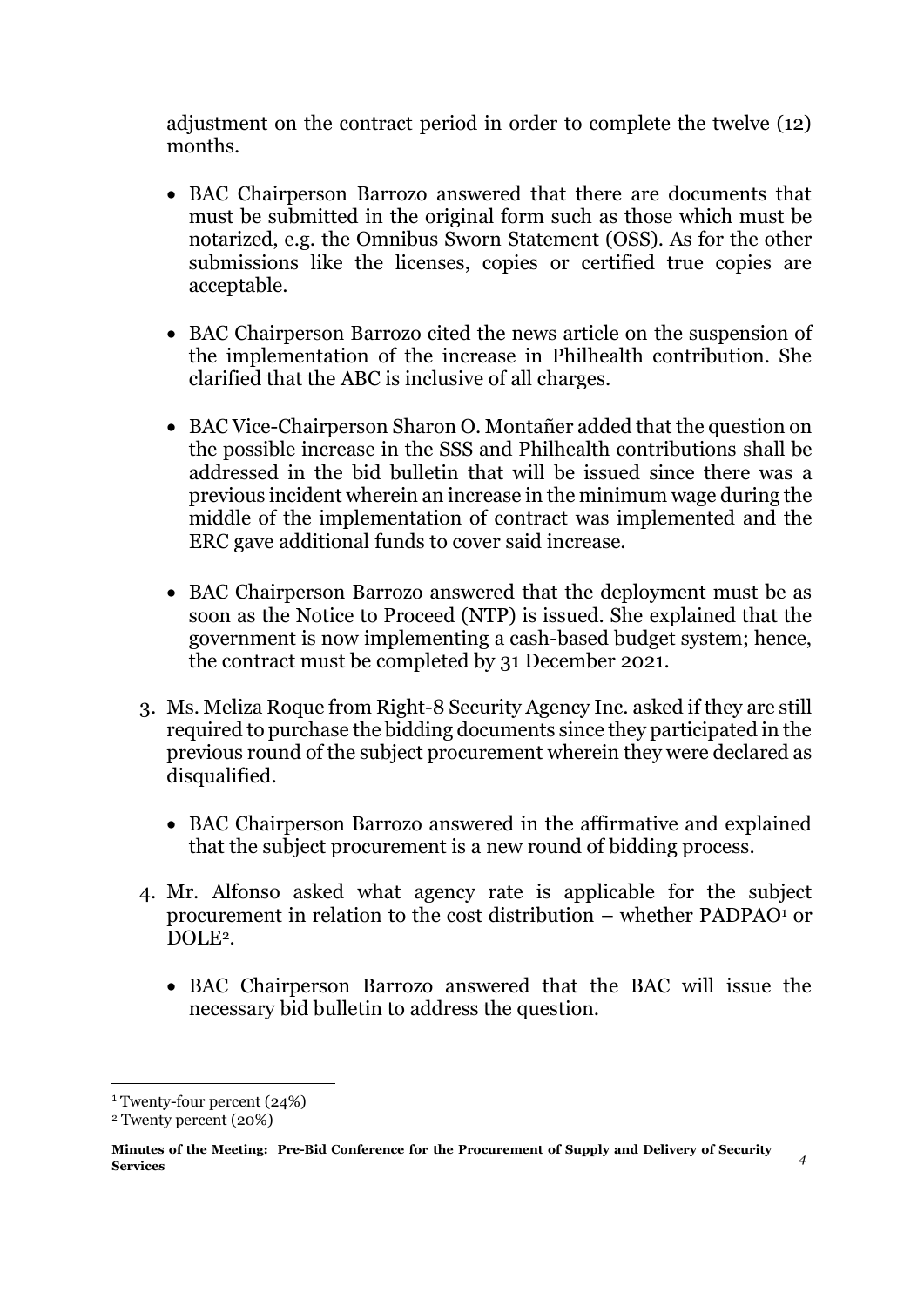- Ms. Jean Astrid C. Francisco answered that the BAC follows the pronouncement of the GPPB.
- 5. Mr. Alfonso asked if they could offer add-on services.
	- BAC Chairperson Barrozo answered in the affirmative and explained that the TOR contains only the minimum requirements. The prospective bidders can offer better services for as long as it has no additional cost to the ERC.

BAC Chairperson Barrozo reminded the prospective bidders that the forms may be downloaded from the GPPB Website found in the *Downloadables*  section and to make sure that they will submit the current forms as approved/ prescribed by the GPPB. She reminded them to observe the requirement as to what copies should be submitted in relation to the bidding documents – either original, mere copy or certified true copy. She also reminded them to strictly comply with the 2004 Notarial Rules of Practice, the required competent evidence of identity to be presented before the Notary Public, and the details to be indicated so as not to be disqualified by mere technicality.

BAC Secretariat Chairperson Cuanan reminded the prospective bidders to include certificates of completion or its equivalent as proof in their statement of all on going and completed contracts submissions. He also reminded them of the proper sealing of the envelopes and the proper number folders to be observed and which documents must be in specific folders.

BAC Secretariat Vice-Chairperson Marie Alexis Denise S. Gayon reminded the prospective bidders to indicate "comply" for each of the individual parameters stated in the TOR.

The BAC Chairperson discussed the following timeline: a) deadline for the manual submission of bids at the ERC Main Office is on 18 January 2021 at nine o'clock in the morning (9:00A.M.); b) opening of bids is on the same day at ten o'clock in the morning (10:00 A.M.).

Lastly, the BAC Chairperson Barrozo reiterated the request to bring the original copies of the documents for comparison during the opening of bids to expedite the process.

*(The remainder of this page was intentionally left blank)*

Mechanon